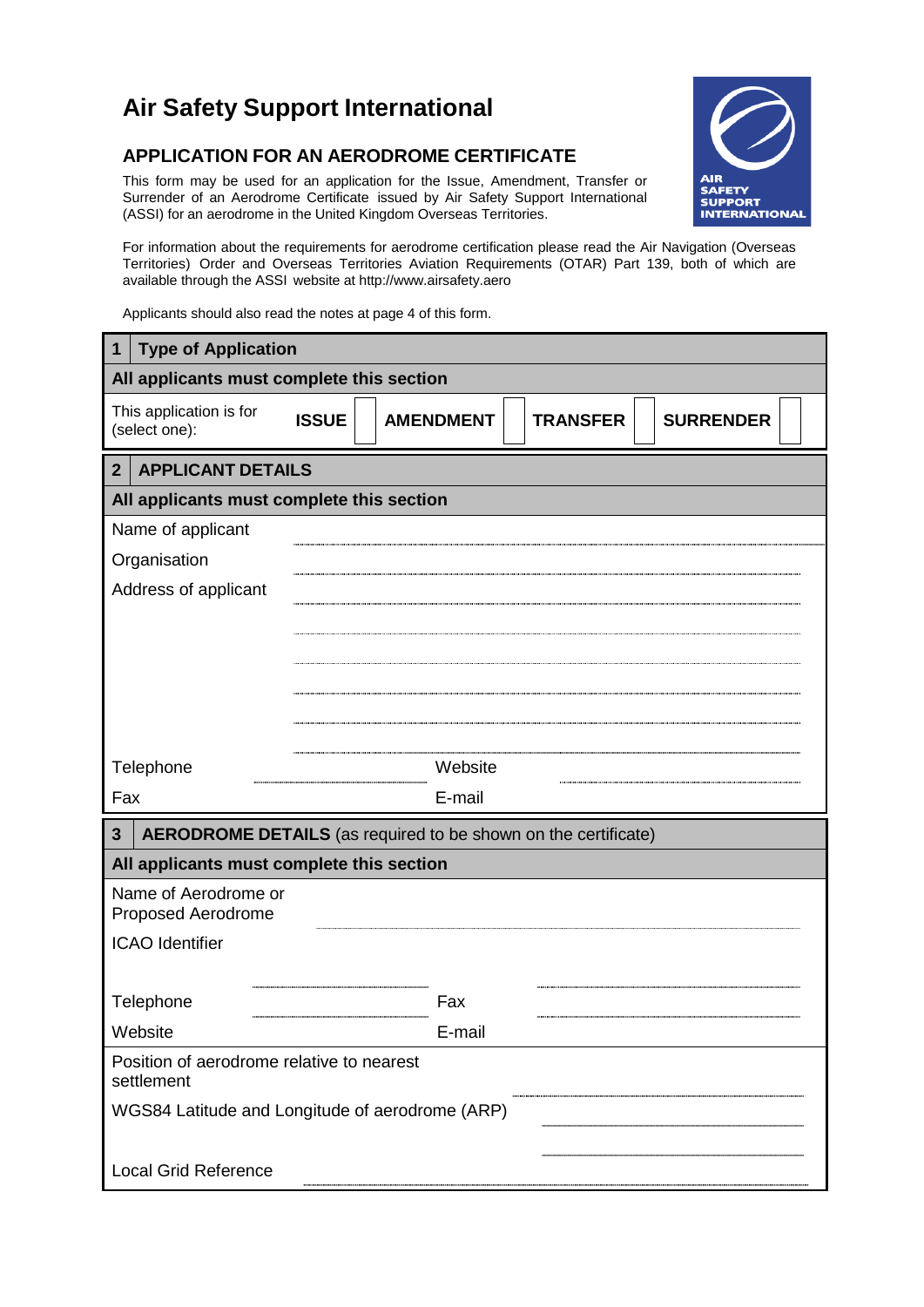Application for Aerodrome Certificate **Page 2 of 4** Application for Aerodrome Certificate

F

| 4                                                                                                           | <b>AERODROME SERVICE PROVISION</b>                                                                         |                                 |  |                                              |  |  |            |  |  |
|-------------------------------------------------------------------------------------------------------------|------------------------------------------------------------------------------------------------------------|---------------------------------|--|----------------------------------------------|--|--|------------|--|--|
| All applicants must complete this section unless applying to SURRENDER an<br><b>Aerodrome Certificate</b>   |                                                                                                            |                                 |  |                                              |  |  |            |  |  |
|                                                                                                             | Please indicate which services are to be provided at the aerodrome:                                        |                                 |  |                                              |  |  |            |  |  |
| Air Traffic Services (to be approved in accordance with OTAR Parts 171 and 172):<br><b>NO</b><br><b>YES</b> |                                                                                                            |                                 |  |                                              |  |  |            |  |  |
|                                                                                                             | Instrument Flight Procedures (to be approved in accordance with OTAR Part 176):<br><b>YES</b><br><b>NO</b> |                                 |  |                                              |  |  |            |  |  |
| $\overline{\mathbf{5}}$                                                                                     | <b>REASON FOR CERTIFICATION</b>                                                                            |                                 |  |                                              |  |  |            |  |  |
|                                                                                                             | All applicants must complete this section                                                                  |                                 |  |                                              |  |  |            |  |  |
|                                                                                                             | <b>International Flights</b>                                                                               | <b>Flight Training</b>          |  |                                              |  |  |            |  |  |
| <b>Commercial Air Transport</b>                                                                             |                                                                                                            | Other                           |  |                                              |  |  |            |  |  |
| 6                                                                                                           | <b>AERODROME ACTIVITIES</b>                                                                                |                                 |  |                                              |  |  |            |  |  |
|                                                                                                             | All applicants must complete this section unless applying to SURRENDER an<br><b>Aerodrome Certificate</b>  |                                 |  |                                              |  |  |            |  |  |
|                                                                                                             | Which flight regime is to be certificated? (IFR will include VFR)                                          |                                 |  | <b>IFR</b>                                   |  |  | <b>VFR</b> |  |  |
| Is the aerodrome intended to be used at night?                                                              |                                                                                                            |                                 |  | <b>NO</b>                                    |  |  | <b>YES</b> |  |  |
| Is aeronautical ground lighting to be provided?                                                             |                                                                                                            |                                 |  | <b>NO</b>                                    |  |  | <b>YES</b> |  |  |
|                                                                                                             | Level of Air Traffic Control service to be provided (select one):<br>Air Traffic Control Service           |                                 |  |                                              |  |  |            |  |  |
|                                                                                                             |                                                                                                            |                                 |  | <b>Flight Information Service</b>            |  |  |            |  |  |
|                                                                                                             | Highest Rescue and Fire Fighting Service category to be provided:                                          |                                 |  |                                              |  |  |            |  |  |
|                                                                                                             | Instrument Flight Procedures to be provided (select all that apply):                                       |                                 |  | <b>STAR</b>                                  |  |  |            |  |  |
|                                                                                                             |                                                                                                            |                                 |  | <b>SID</b>                                   |  |  |            |  |  |
|                                                                                                             |                                                                                                            |                                 |  | Non-precision Approach<br>(VOR/DME, NDB)     |  |  |            |  |  |
|                                                                                                             |                                                                                                            |                                 |  | Precision Approach (ILS, GBAS)               |  |  |            |  |  |
|                                                                                                             |                                                                                                            |                                 |  | Low Visibility Approach (e.g. Cat<br>II, III |  |  |            |  |  |
|                                                                                                             |                                                                                                            |                                 |  | RNAV/PBN Approach                            |  |  |            |  |  |
|                                                                                                             |                                                                                                            |                                 |  | Circling Approach                            |  |  |            |  |  |
| $etc.$ )?                                                                                                   | Are non-standard procedures required (e.g. steep approach, emergency turn                                  |                                 |  | <b>NO</b>                                    |  |  | <b>YES</b> |  |  |
|                                                                                                             | Please indicate the largest aircraft that will use the aerodrome in regular use:                           |                                 |  |                                              |  |  |            |  |  |
|                                                                                                             |                                                                                                            | <b>COMMERCIAL AIR TRANSPORT</b> |  |                                              |  |  |            |  |  |
|                                                                                                             | <b>TYPE</b>                                                                                                |                                 |  |                                              |  |  |            |  |  |
|                                                                                                             | <b>MAXIMUM TAKE-OFF MASS (kg)</b>                                                                          |                                 |  |                                              |  |  |            |  |  |
|                                                                                                             | <b>LENGTH/D-VALUE</b>                                                                                      |                                 |  |                                              |  |  |            |  |  |
|                                                                                                             | <b>FUSELAGE WIDTH</b>                                                                                      |                                 |  |                                              |  |  |            |  |  |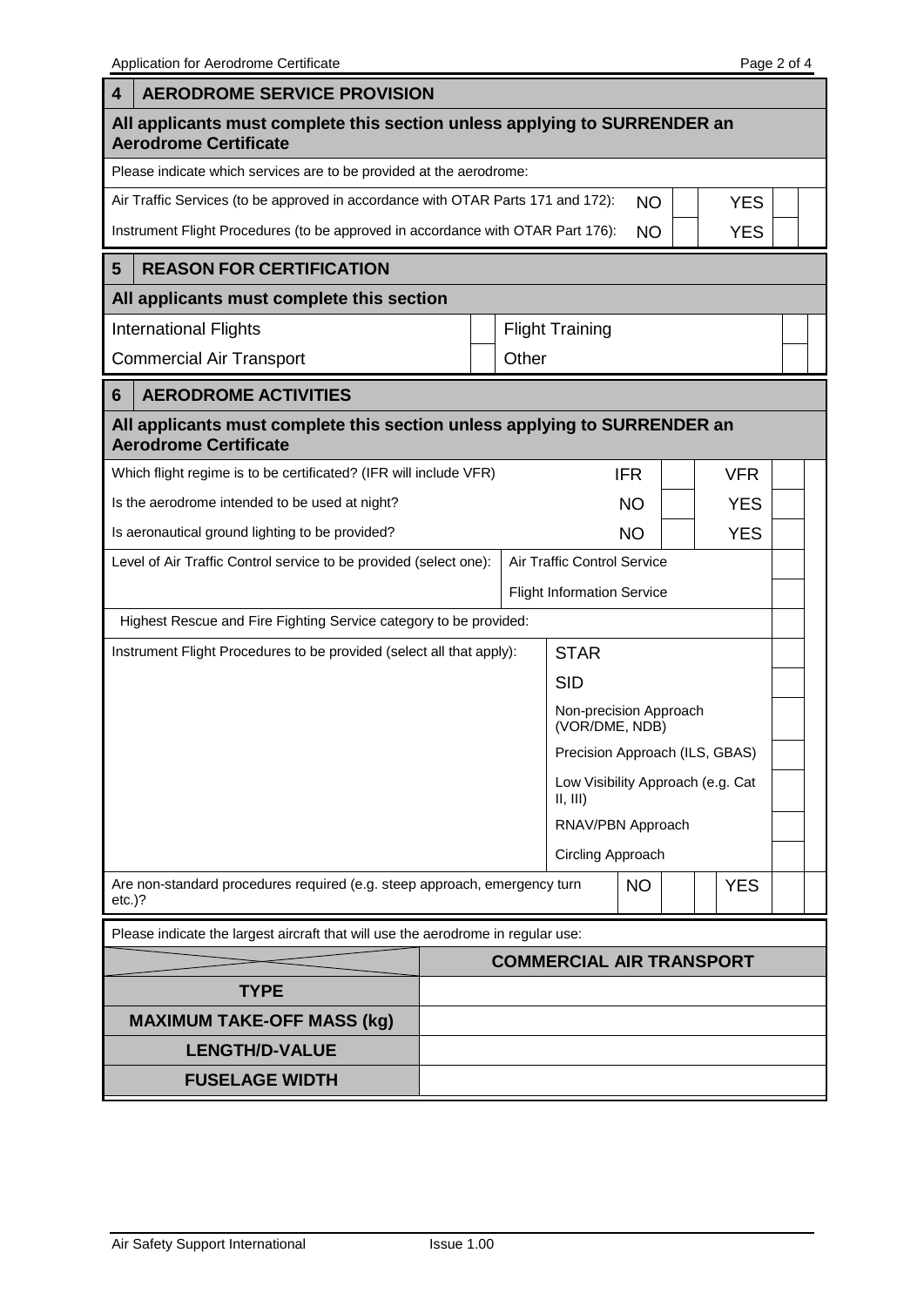| 7                                                                                                         | <b>KEY MANAGEMENT PERSONNEL (TO BE COMPLETED BY CORPORATE</b><br><b>APPLICANTS)</b> |  |  |  |  |  |  |
|-----------------------------------------------------------------------------------------------------------|-------------------------------------------------------------------------------------|--|--|--|--|--|--|
| All applicants must complete this section unless applying to SURRENDER an<br><b>Aerodrome Certificate</b> |                                                                                     |  |  |  |  |  |  |
|                                                                                                           | Certificate Holder or Managing Director, Chief Executive Officer or equivalent      |  |  |  |  |  |  |
| Name                                                                                                      |                                                                                     |  |  |  |  |  |  |
|                                                                                                           | Telephone<br>E-mail                                                                 |  |  |  |  |  |  |
|                                                                                                           | Person with specific accountability for Safety (if different from above)            |  |  |  |  |  |  |
| Name                                                                                                      |                                                                                     |  |  |  |  |  |  |
| E-mail<br>Telephone                                                                                       |                                                                                     |  |  |  |  |  |  |
|                                                                                                           | Aerodrome Manager or Person responsible for day-to-day operation of the Aerodrome   |  |  |  |  |  |  |
| Name                                                                                                      |                                                                                     |  |  |  |  |  |  |
| Telephone                                                                                                 | E-mail                                                                              |  |  |  |  |  |  |
|                                                                                                           | Person with specific responsibility for RFFS                                        |  |  |  |  |  |  |
| Name                                                                                                      |                                                                                     |  |  |  |  |  |  |
| Telephone                                                                                                 | E-mail                                                                              |  |  |  |  |  |  |
| <b>Traffic Services</b>                                                                                   | Air Traffic Services Manager or person responsible for day-to-day operation of Air  |  |  |  |  |  |  |
| Name                                                                                                      |                                                                                     |  |  |  |  |  |  |
| Telephone                                                                                                 | E-mail                                                                              |  |  |  |  |  |  |
|                                                                                                           | Air Traffic Services provider                                                       |  |  |  |  |  |  |
| Name of applicant                                                                                         |                                                                                     |  |  |  |  |  |  |
| Organisation                                                                                              |                                                                                     |  |  |  |  |  |  |
| Address of provider                                                                                       |                                                                                     |  |  |  |  |  |  |
|                                                                                                           |                                                                                     |  |  |  |  |  |  |
|                                                                                                           |                                                                                     |  |  |  |  |  |  |
|                                                                                                           |                                                                                     |  |  |  |  |  |  |
|                                                                                                           |                                                                                     |  |  |  |  |  |  |
|                                                                                                           |                                                                                     |  |  |  |  |  |  |
| Telephone                                                                                                 | Website                                                                             |  |  |  |  |  |  |
| Fax                                                                                                       | E-mail                                                                              |  |  |  |  |  |  |